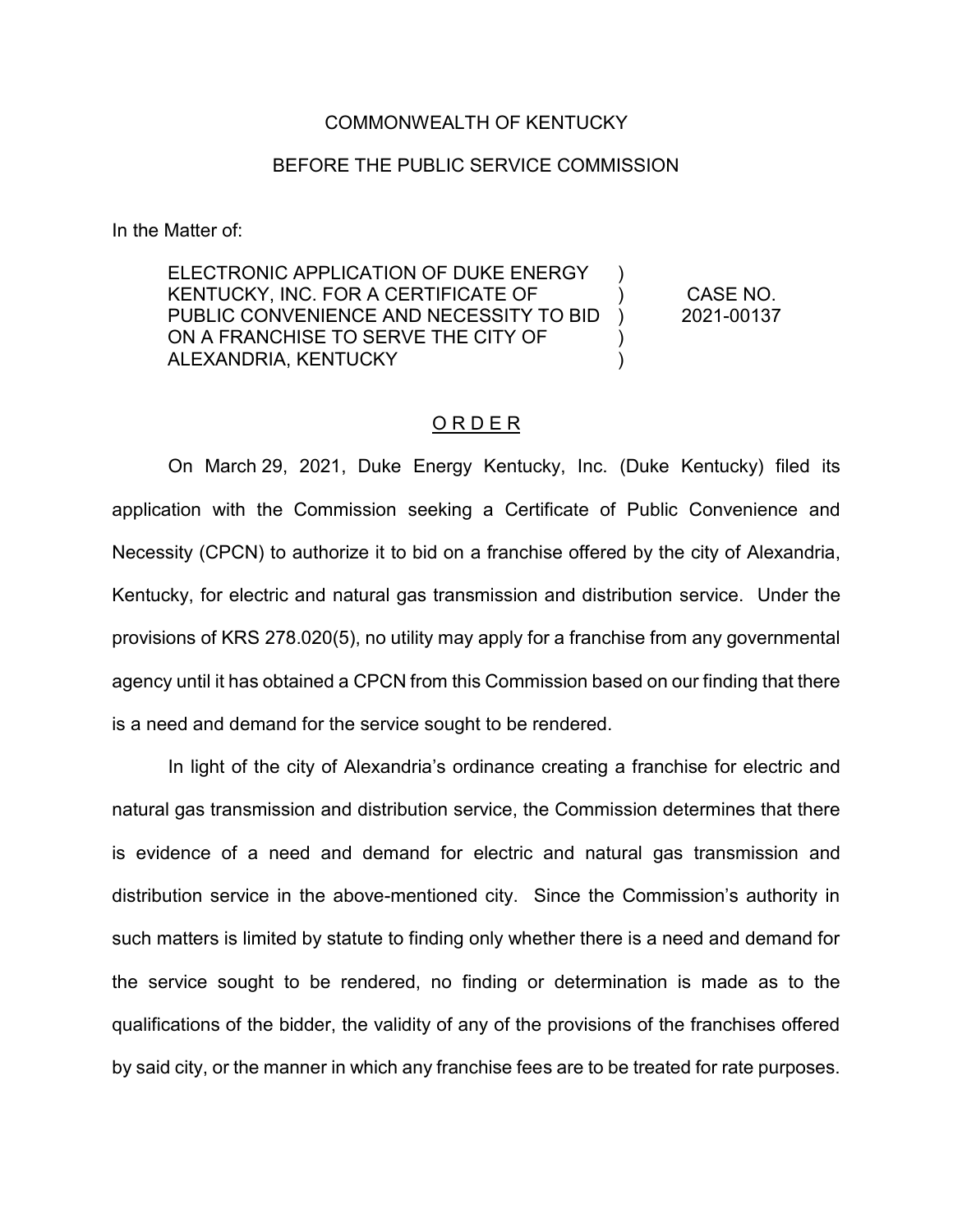The Commission directs Duke Kentucky to the Commission's March 16, 2020 and March 24, 2020 Orders in Case No. 2020-00085<sup>1</sup> regarding filings with the Commission. The Commission expects the original documents to be filed with the Commission within 30 days of the lifting of the current state of emergency.

IT IS THEREFORE ORDERED that:

1. Duke Kentucky is granted a CPCN that authorizes it to bid on a franchise offered by the city of Alexandria, Kentucky, for electric and natural gas transmission and distribution service.

2. If Duke Kentucky is not the successful bidder, Duke Kentucky shall file with the Commission, within ten days of the award of the franchise at issue, a written notice stating that Duke Kentucky was not the successful bidder.

3. If Duke Kentucky is the successful bidder, Duke Kentucky shall file with the Commission, within ten days of the award of the franchise at issue, a copy of the executed franchise agreement and a statement disclosing the amount of the initial franchise fee.

4. If Duke Kentucky is the successful bidder, Duke Kentucky shall file with the Commission, within ten days of an increase or decrease in the amount of the initial franchise fee set forth in the franchise agreement, documentation setting forth the revised fee.

5. Any documents filed pursuant to ordering paragraphs 2, 3, or 4 of this Order shall reference the number of this case and shall be electronically submitted via the Commission's electronic Tariff Filing System.

 <sup>1</sup> Case No. 2020-00085, *Electronic Emergency Docket Related to the Novel Coronavirus COVID-19* (Ky. PSC Mar. 16, 2020), Order at 5-6. Case No. 2020-00085, *Electronic Emergency Docket Related to the Novel Coronavirus COVID-19* (Ky. PSC Mar. 24, 2020), Order at 1-3.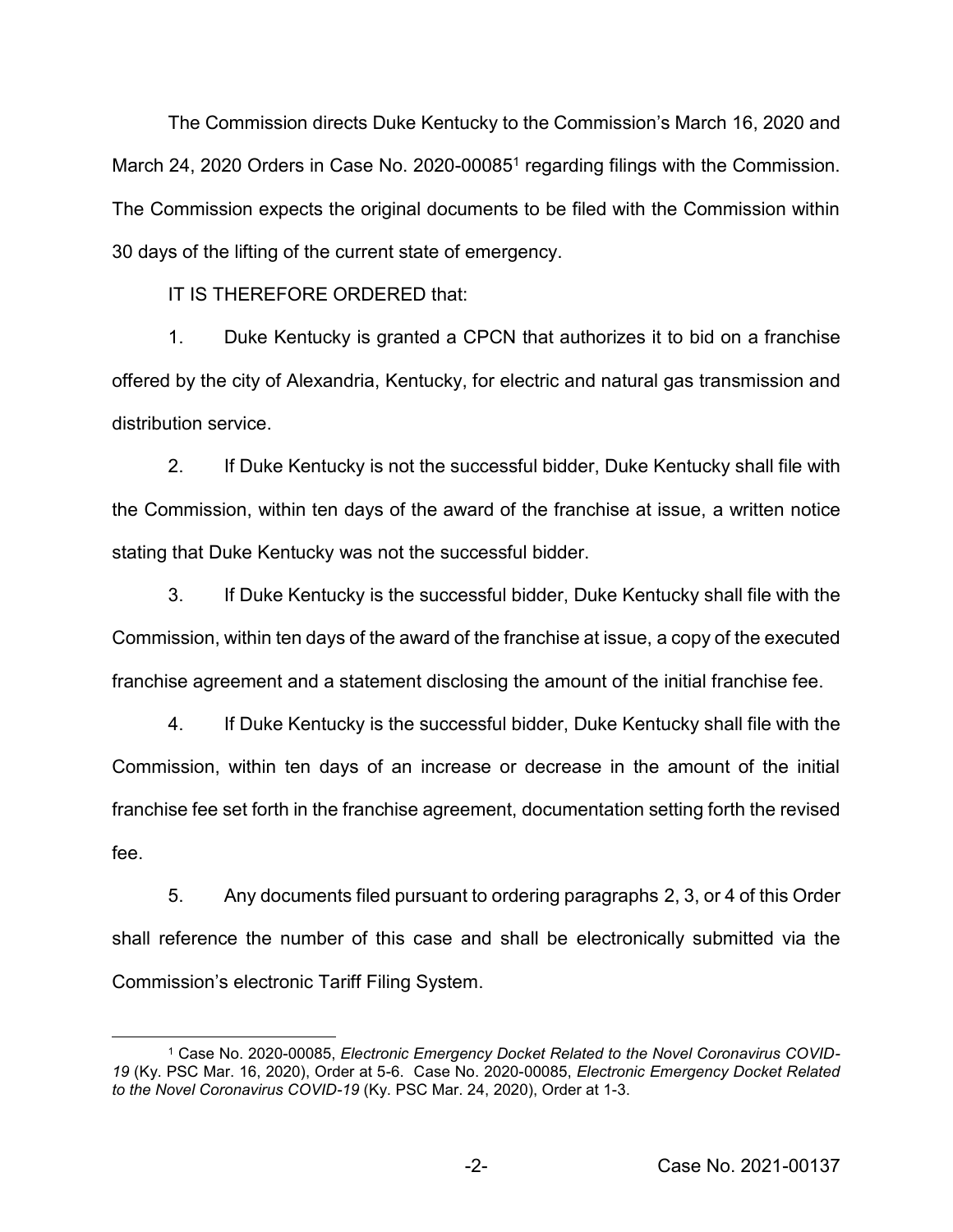6. This Order shall not be construed as granting a CPCN to construct utility facilities in said city.

7. This case is closed and removed from the Commission's docket.

## [REMAINDER OF PAGE INTENTIONALLY LEFT BLANK]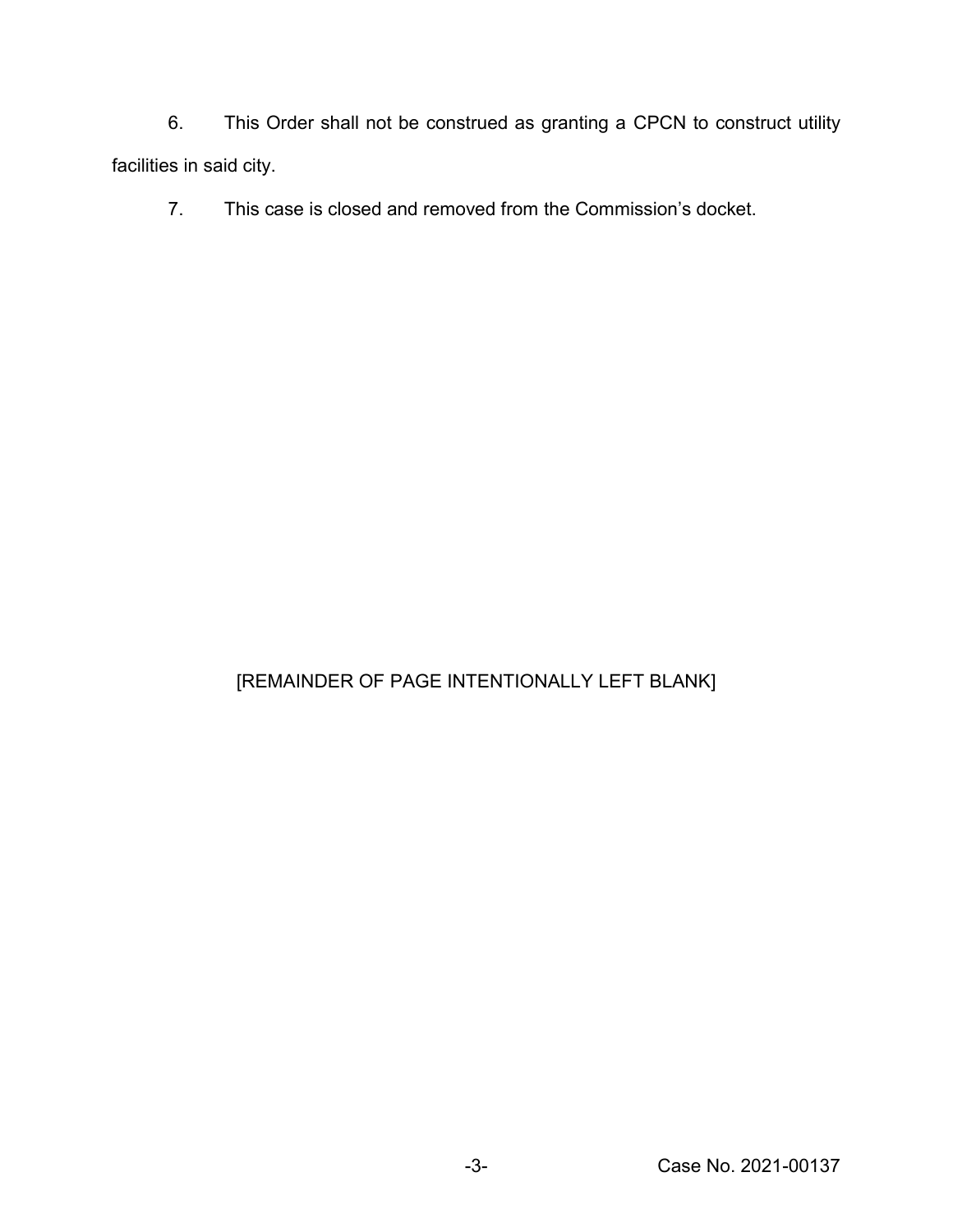By the Commission



ATTEST:

 $^{\prime}$  fridwell

Executive Director

Case No. 2021-00137